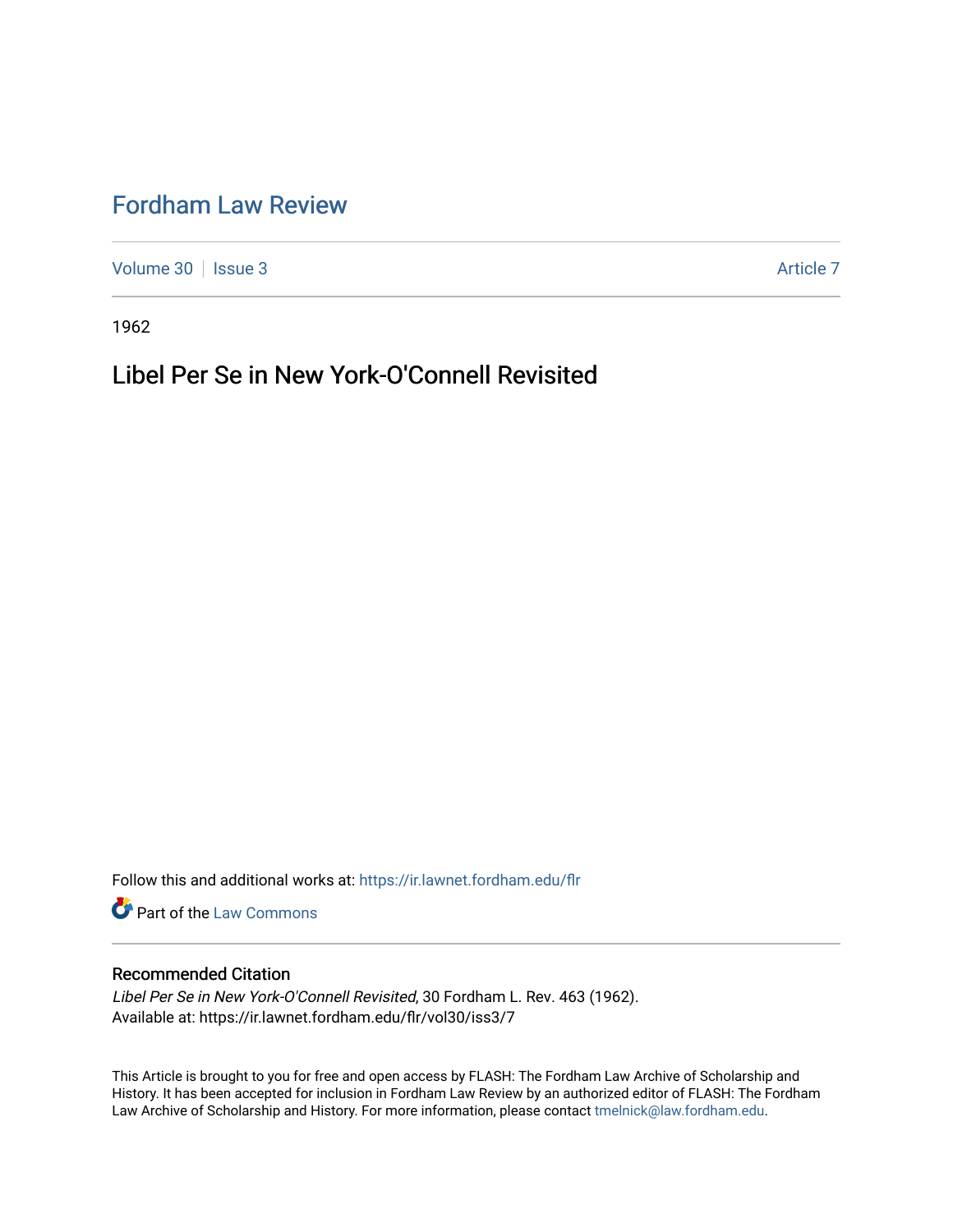#### **LIBEL PER SE IN NEW** YORK-O'CONNELL REVISITED

Since the case of *O'Connell v. Press Publishing Co.,'* New York cases have gone divergent ways to determine when a libelous statement should be actionable in the absence of an allegation of special damages. So inconsistent have been the cases<sup>2</sup> in their adherence to and their departure from the so-called *O'Connell* rule that whatever validity this rule may once have enjoyed, the principle generally thought to be the rule of the case is now, if still technically the law of libel in New York, thoroughly devitalized.?

#### TRADITIONAL VIEWS ON LIBEL PER SE

*O'Connell* explained that libel per se exists where "the language as a whole, considered in its ordinary meaning, naturally and proximately was so injurious to the plaintiff that the court will presume, without any proof, that his reputation or credit has been thereby impaired."<sup>4</sup> It is significant that libel per se vas not defined in *O'Conncll* with reference to allegations in the complaint of extrinsic facts (inducement), of the defamatory meaning of the statement (innuendo), or of the fact that the statement was made concerning the plaintiff (colloquium).<sup>5</sup> The uncertainty cast upon the law by *O'Counell* arises solely from the following dictum:

The appellant then invokes the *established rules of laiw* that . .. a publisher of a libel not defamatory upon its face, and defamatory by virtue of extrinsic facts is liable only for the pecuniary damage which legally resulted from the publication .... [T]he facts showing such damage must be fully and specifically set forth in the complaint.6

The offending words in this dictum are "established rules of law".<sup>7</sup> They presuppose to be law what in New York had never previously been held to be the law. The cases cited in the opinion in support of the proposition that

- **1.** 214 NY. **352,** *ICS* N.E. *556* (1915).
- 2. See Comment, **27** Fordham L. Rev. 405 (1953).

**3.** "The third cause [of action] contains extrinsic matter explaining the quoted **de**famatory matter.. . . This case [O'Connell] is not generally followed." Newman v. **Ad** Reinhardt, **133 N.Y.L.J.,** June 23, **1955, p. 3,** cols. **6-7** (unreported opinion **of** Sup. **Ct,** Nathan, **J.),** aff'd **mem., 3 App.** Div. **2d 909, 163 N.YS.2d** 403 (let Dcp't 1957); "[AlIthough the Court of Appeals has not overruled the rule erroneously declared, it has not followed it. It has been followed in the lower courts by some justices and apparently disregarded **by** others .... " Selman, Libel and Slander in the State of New Yorl; **C** 43, at 51 (1933).

- 4. 214 **N.Y.** at 358, **103 N.E.** at 557.
- **5.** See notes *22-25* infra and accompanying text.
- 6. 214 N.Y. at 35S, *10S* N.E. at 557. (Emphasis added.)

7. "Whatever may have been the merits of the case, long since decided, the etatement in the opinion . . . [that allegations of extrinsic facts require allegations of special damages] was without foundation in fact or law. . . . There was no authority in the state that if the plaintiff did plead extrinsic facts whereby the words became actionable, that he must plead special damage or fail in his action." Seelman, Libd and Slander in the State of New York **§** 46, at **51** (1933).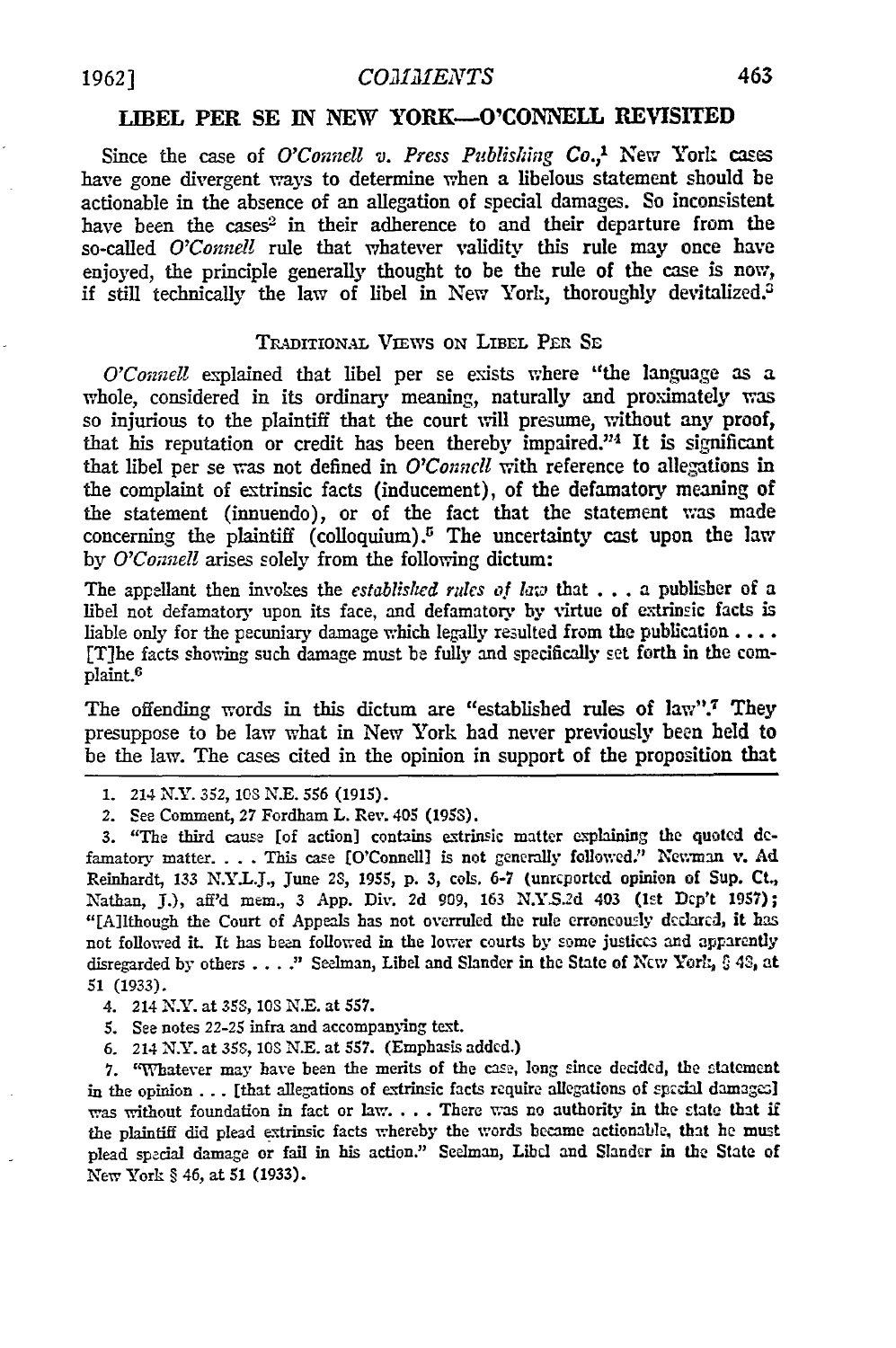extrinsic facts require special damages do not support that proposition.8 There have been three traditional views on the law of libel per se: first, all libel is actionable even in the absence of allegations of special damages in the complaint; 9 second, when the defamation is established only with the aid of an allegation of extrinsic facts, of the defamatory meaning of the publication, or of the fact that the statement was made concerning plaintiff— $\dot{i}$ e. where the publication is not defamatory on its face, but defamatory per quod-an allegation of special damages is required to make the statement actionable; 10 third, when the defamation is established only with the aid of one of the three elements of libel per quod, but falls within one of the four categories<sup>11</sup> of slander which are actionable per se, the defamation is actionable even in the absence of special damages.<sup>12</sup> There is substantial authority<sup>13</sup> which would place New York within the second view, requiring special damages in *all* cases of libel per quod, solely by virtue of the *O'Connell* dictum.

#### WHY SPECIAL **DAMAGES** WERE **REQUIRED** IN O'CONNELL

The facts in *O'Connell* establish that the holding there was much narrower than the rule that libel by extrinsic facts requires special damages.

Plaintiff O'Connell had been a government witness before a federal grand jury. He had testified to being the inventor of a "corset spring" and to having been interviewed by one of the defendants, who was subsequently indicted by the grand jury for the fraudulent weighing and selling of sugar. Press Publishing Company, the defendant, had published an account of the federal indictment together with the testimony which O'Connell had given. Plaintiff's theory was that solely, by way of innuendo, the publication could reasonably be understood to mean that plaintiff was in some way implicated in the crime of the fraudulent weighing of sugar. Nowhere in the opinion does it appear that extrinsic facts were even alleged in the complaint. The court did not recognize inducement as determinative of the case, but specifically excluded the relevancy of extrinsic facts altogether, stating that "the allegations of extrinsic facts do not enter into the discussion for the reason that if the defamatory matter is actionable per se, no inducement or averment

8. Ibid.

**9.** Restatement, Torts § 569 (1938).

10. The O'Connell dictum regarding the necessity of special damages has been construed by subsequent cases to require special damages for all species of libel per quod.

11. The four categories of slander are imputations of: unchastity to a woman, affliction with a loathsome disease, the commission of a crime, professional business incompetence or malpractice.

12. Foley v. Hoffman, 188 Md. 273, 52 A.2d 476 (1947).

13. E.g., Seelman, Libel and Slander in the State of New York § 46, at 51 (1933). Only two of the elements of libel per quod were referred to in the O'Connell opinion: inducenedt and innuendo. The statement in regard to inducement was not determinative of the result. The innuendo in the complaint was held, however, to require special damages. The case did not hold that libel per quod universally requires allegations of special damages, though it has frequently been cited for this proposition.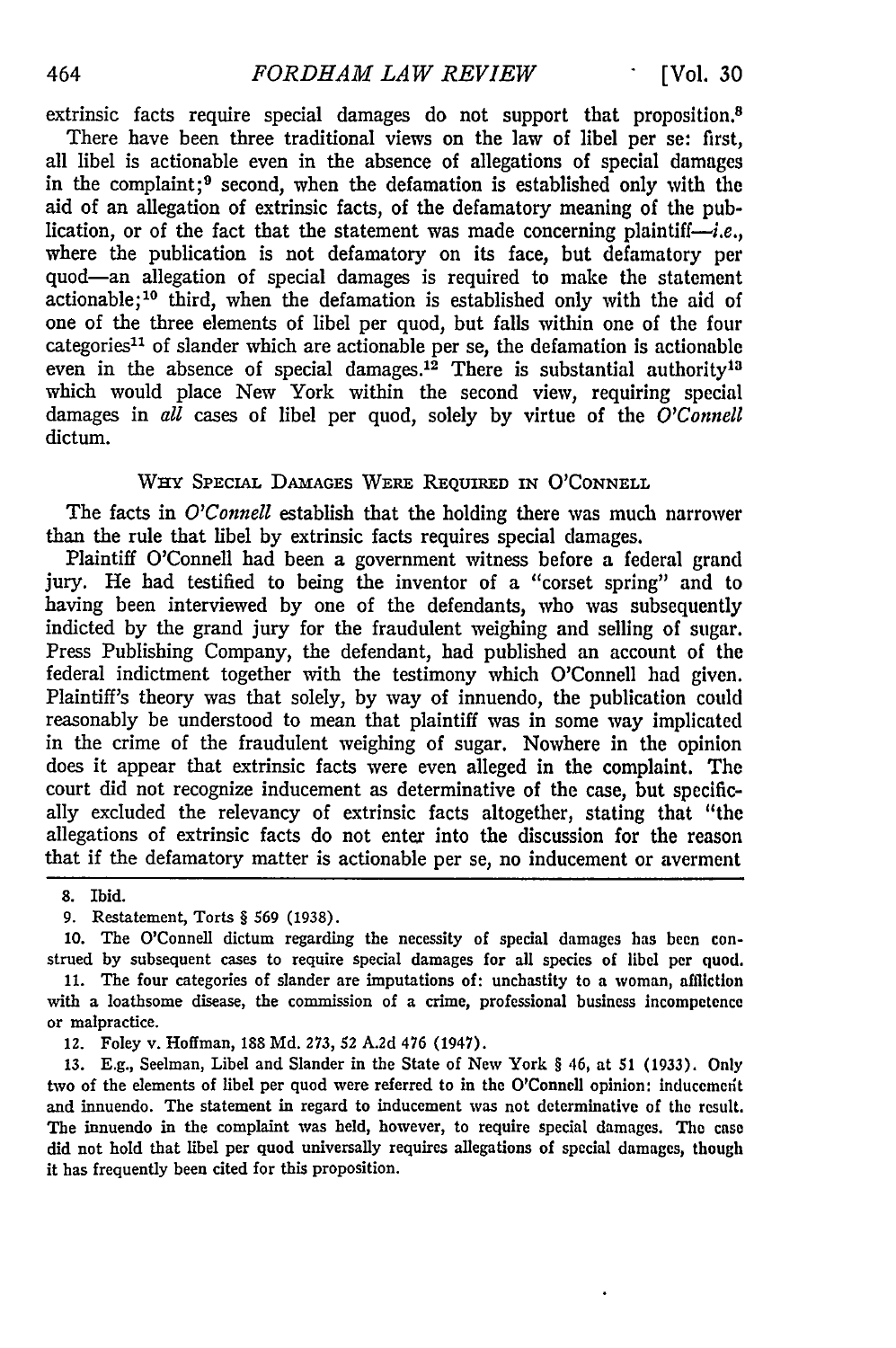of extrinsic facts is necessary."'14 The publication in this instance was found not to be libelous per se solely because the innuendoes of the complaint contravened the ordinary meaning of the publication:

The innuendoes of the complaint seek to give the language of the publication a broader application, but improperly and ineffectually, because it is not the office of the innuendo to graft a meaning upon or enlarge the matter set forth, but to explain the application of the words used. $15$ 

Thus *O'Connell* set out what might aptly be called the rule of ordinary meaning.<sup>16</sup> The holding was cast not in terms of extrinsic facts, but wholly in terms of a faulty innuendo. The innuendoes of the complaint were **un**warranted because they sought to "graft a meaning" upon the ordinary meaning. The "language as a whole, considered in its ordinary meaning" was not defamatory of the plaintiff. This is far from holding that any allegation of inducement, innuendo, or colloquium is fatal to the status of libel per se. Special damages were essential in this case only because the innuendo was improper, and only because it sought to give the language of the publication "a broader application" than its ordinary meaning. Further, *O'Connell,* in its own words,17 was not concerned with extrinsic facts in reaching the result it did. Consequently, anything which it had previously said about extrinsic facts was merely dicta.<sup>18</sup>

#### THE *"ORDINARY* **MEANING"** RULE

It is implicit in the *O'Connell* holding that where the innuendo merely seeks to explain the fair import of the statement, such innuendo does not require special damages provided that the publication is otherwise libelous. Only where the innuendo seeks to "graft a meaning" are special damages required. Still less did *O'Connell's* holding make inducement a bar to libel per se.<sup>19</sup> In a situation where the ordinary meaning is not readily apparent without the use of innuendo, where the only function of the innuendo is to explain the ordinary meaning and in so doing also expose a latent defamatory meaning, such an innuendo should not require an allegation of special damages since it would merely "explain the application of the words used." $2^{\circ}$  In the case of a cryptic publication, $21$  on whose face the ordinary meaning is not readily apparent, the innuendo pleaded should not be fatal to libel per se.

It is impossible to reconcile the myriad of cases that have reached different

- 18. See note 6 supra and accompanying text.
- 19. See note 13 supra and accompanying text.
- 20. 214 N.Y. at 360, 103 N.E. at 55S.

21. E.g., Lasky v. Kempton, **2S5 App.** Div. 1121, 140 **N.Y.S.2d 526 (Ist Dcp't 1955)** (per curiam).

<sup>14. 214</sup> **N.Y.** at 360, *10S* N.E. at 553.

**<sup>15.</sup> Id.** at 360, *1oS* N.E. at *55S.*

**<sup>16.</sup>** More precisely the rule is: all libel is actionable per se whose ordinary meaning is defamatory. As will be seen, this rule embraces certain species of libel per quad and excludes others.

**<sup>17.</sup>** See note 13 supra and accompanying text.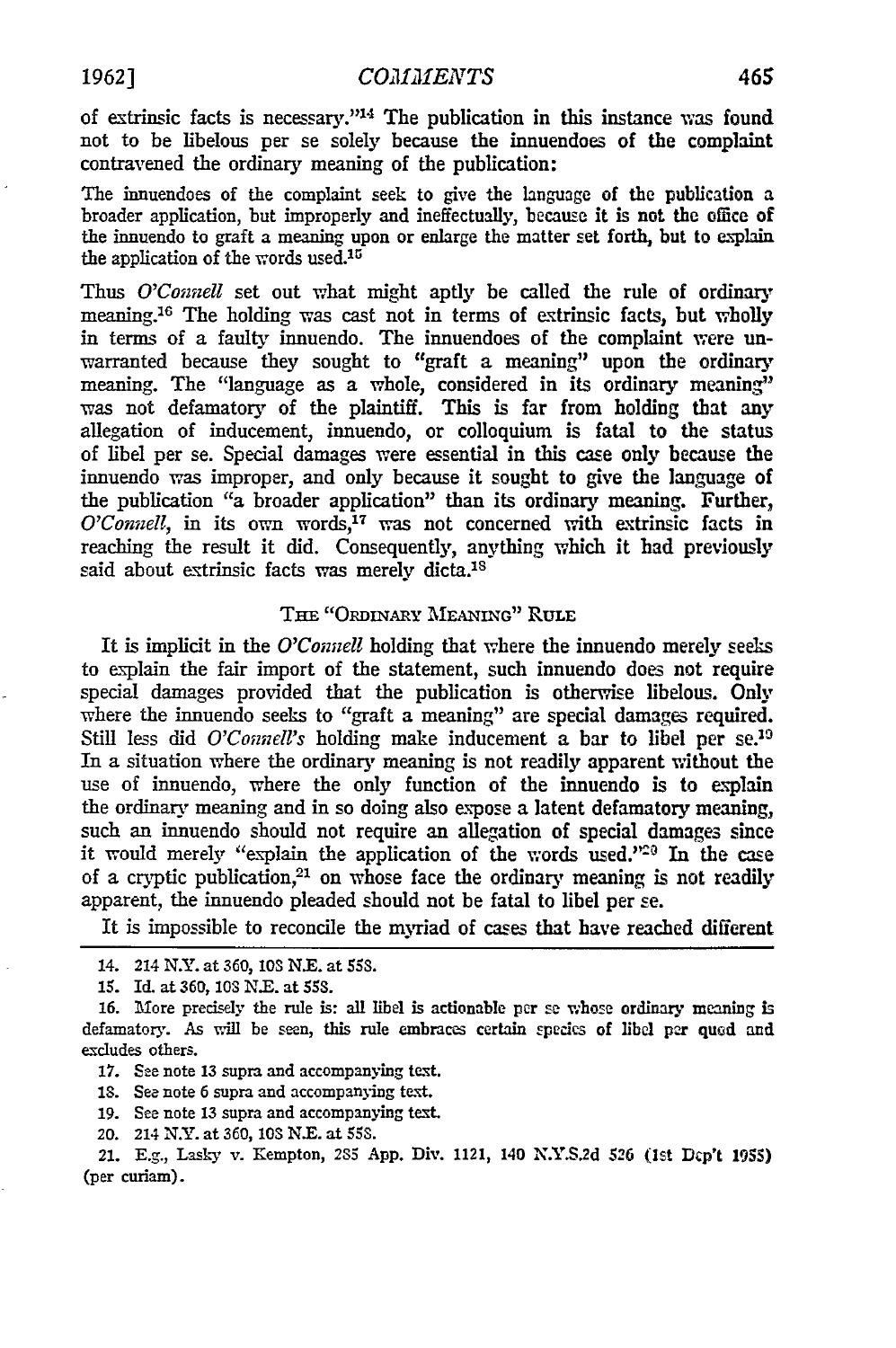results while supposedly adhering to the *O'Connell* rule, if that rule is taken to mean that all libel per quod requires an allegation of special damages. If, on the other hand, the *O'Connell* rule of ordinary meaning is expressly adopted, $2<sup>2</sup>$  the case is actually much less rigid and absolute than has been supposed by any of the courts which have heretofore considered it. With one exception,<sup>23</sup> all of the cases subsequent to *O'Connell* could be reconciled on the ground that, while some courts have found the elements of innuendo and inducement of value in determining the ordinary' meaning of the allegedly defamatory publication,<sup>24</sup> other courts have found the ordinary meaning without them,<sup>25</sup> their only purpose being to extend the meaning of the publication without justification. On this ground, *O'Connell* might be criticized as being so generic as to say nothing. It is submitted, however, that if the ordinary meaning interpretation of *O'Connell* be accepted, the case has in reality established the most feasible guidepost possible for the determination of specific controversies,<sup>26</sup> without the rigid, mechanistic, and too often unrealistic restrictions that would obtain from blind adherence to principles of libel per quod. Courts may take notice of the fact that, while a statement may be perfectly innocent on its face, it may be in reality a bitter and derogatory satire. Judges should not be limited to the face of the publication in order to find the ordinary meaning; if the ordinary meaning be defamation, albeit not on the face of the publication, it should, in *O'Connell's* words,<sup>27</sup> be actionable per se.

#### **COROLLARIES OF THE "ORDINARY MEANING" RULE**

The *O'Connell* case **had** merely said that where the ordinary meaning of a publication is libelous, it should be actionable without special damages. But where the ordinary meaning is not present or totally clear from the face of the publication, there are several inferences which must necessarily be drawn.

Inducement has been defined as extrinsic facts, not present on the face

22. In the latest decision of the court of appeals, Harwood Pharmacal Co. v. National Broadcasting Co., 9 N.Y.2d 460, 174 N.E.2d **602,** 214 N.Y.S.2d **725** (1961), the O'Connell "ordinary meaning" definition of libel per se was cited. The court did not, however, repudiate the dictum in O'Connell regarding libel by extrinsic fact, and consequently the uncertainty of O'Connell remains.

**23.** The exception is apparent upon comparison of two cases: Smith v. Smith, 236 N.Y. **581,** 142 N.E. 292 (1923) (memorandum decision) and Solotaire v. Cowles Magazines, Inc., **107** N.Y.S.2d **798** (Sup. Ct. 1951).

24. E.g., Balabanoff v. Hearst Consol. Publications, Inc., 294 N.Y. **351, 62** N.E.2d 599 (1945).

**25.** E.g., Smith v. Staten Island Advance Co., 194 Misc. 299, 87 N.Y.S.2d 847 (Sup. Ct. 1949), aff'd mem., **276** App. Div. **978, 95** N.Y.S.2d **188 (2d** Dep't 1950).

**26.** The "ordinary meaning" rule is one of interpretation; the rule that libel by extrinsic fact or innuendo requires special damage is one of unseeing logic. The difficulty with tho latter rule is that it is too often insensitive to the more subtle ways by which a defamation may be accomplished.

**27.** 214 N.Y. at 358, 108 N.E. at 557.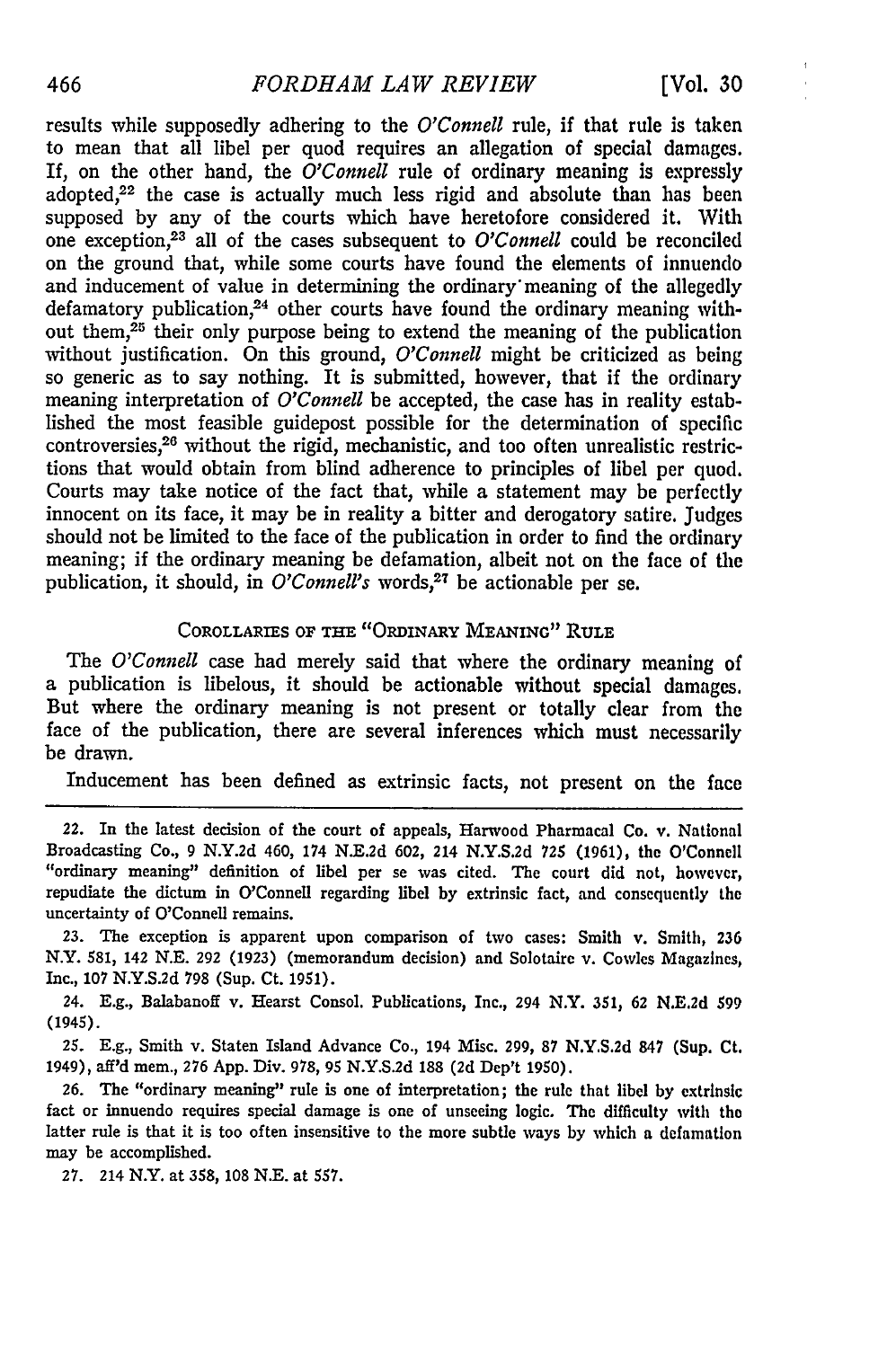of the publication, whose allegation is essential to the defamatory sense of the publication.<sup>23</sup> Where such facts are necessary or even of value for the total understanding of the language, or for establishing the ordinary meaning of the words used, they do not render necessary an allegation of special damages.<sup>29</sup> Innuendo is an allegation of the complaint which seeks to establish what was said as capable of a defamatory meaning.<sup>39</sup> If the innuendo is warranted, *i.e.,* if it seeks to do no more than to explain the application of the words used, as *O'Connell* described its function, in order to show their ordinary meaning or what a jury could reasonably find to be their ordinary meaning, it is not repugnant to libel per se under the "ordinary meaning" interpretation of *O'Connell.31* Colloquium is an allegation of the pleading which avers that the publication was made concerning the plaintiff, where, upon the face of the publication, plaintiff is not identified. $^{c2}$  It would seem that, in view of Rule 96 of the Rules of Civil Practice,<sup>33</sup> this element should never be fatal to libel per  $se^{34}$  In any event, if it merely gives fullness to an understanding of the language, or aids in determining the ordinary meaning, which could be cleverly concealed through the use of allegorical or satirical devices, special damages should not be required to be pleaded. In other words, the elements of libel per quod should not universally require allegations of special damages, but only in those instances where the defamatory connotation which they seek to educe is outside the pale of possible ordinary meaning because unreasonable. Several cases since *O'Connell* have impliedly adopted such a position.

#### **SUBSEQUENT CASE DEVELOPMENT**

*In Sydney v. McFadden Newspaper Publishing Corp.,3 5* the defendant published a statement concerning the plaintiff which, when tahen with the extrinsic fact of her marriage, imputed unchastity to her. The court found a libel per se in spite of the extrinsic fact of plaintiff's marital status contained in the complaint. The opinion stated: "this [publication] **...** draws with it all that Doris Keane is,—her standing, her position in society, and

**29. E.g.,** Balabanoff v. Hearst Consol. Publications Inc., 294 N.Y. 351, **62 N.E2d 599** (1945); de Figuerola v. AlcGravw-Hill Publishing Co., **19** 'Mic. 840, 74 **N.Y.S2d** 443 (Sup. **Ct.** 1947), aff'd mem., **273** App. Div. **S75, 73** N.Y.S.2d 197, appeal denied, **273** App. Div. 957, **73** N.YS.2d 924 (1st Dep't 194S).

**30. Cf.** Prosser, Torts § 92, at **5S2 (2d** ed. **1955).**

**31. Cf.** Sullivan v. Daily lirror, Inc., **232** App. Div. 507, 250 N.Y. Supp. 420 (lst Dep't 1931).

**32. CL** Prosser, Torts § **92,** at **533 (2d** ed. **1955).**

33. Rule 96 provides: "In an action for libel or slander, it is not neccary to state in the complaint any extrinsic fact for the purpose of shouing the application to the plaintiff of the defamatory matter, but the plaintiff may state in general terms that such matter was published or spoken concerning him." N.Y.R. Civ. Prac. 96.

34. Sydney v. M1acFadden New-spaper Publishing Corp., 242 N.Y. 203, 151 N.E. 2G9 (1926).

**35.** Ibid.

<sup>23.</sup> **Cf.** Prosser, Torts § **92,** at **SS2 (2d ed. 1955).**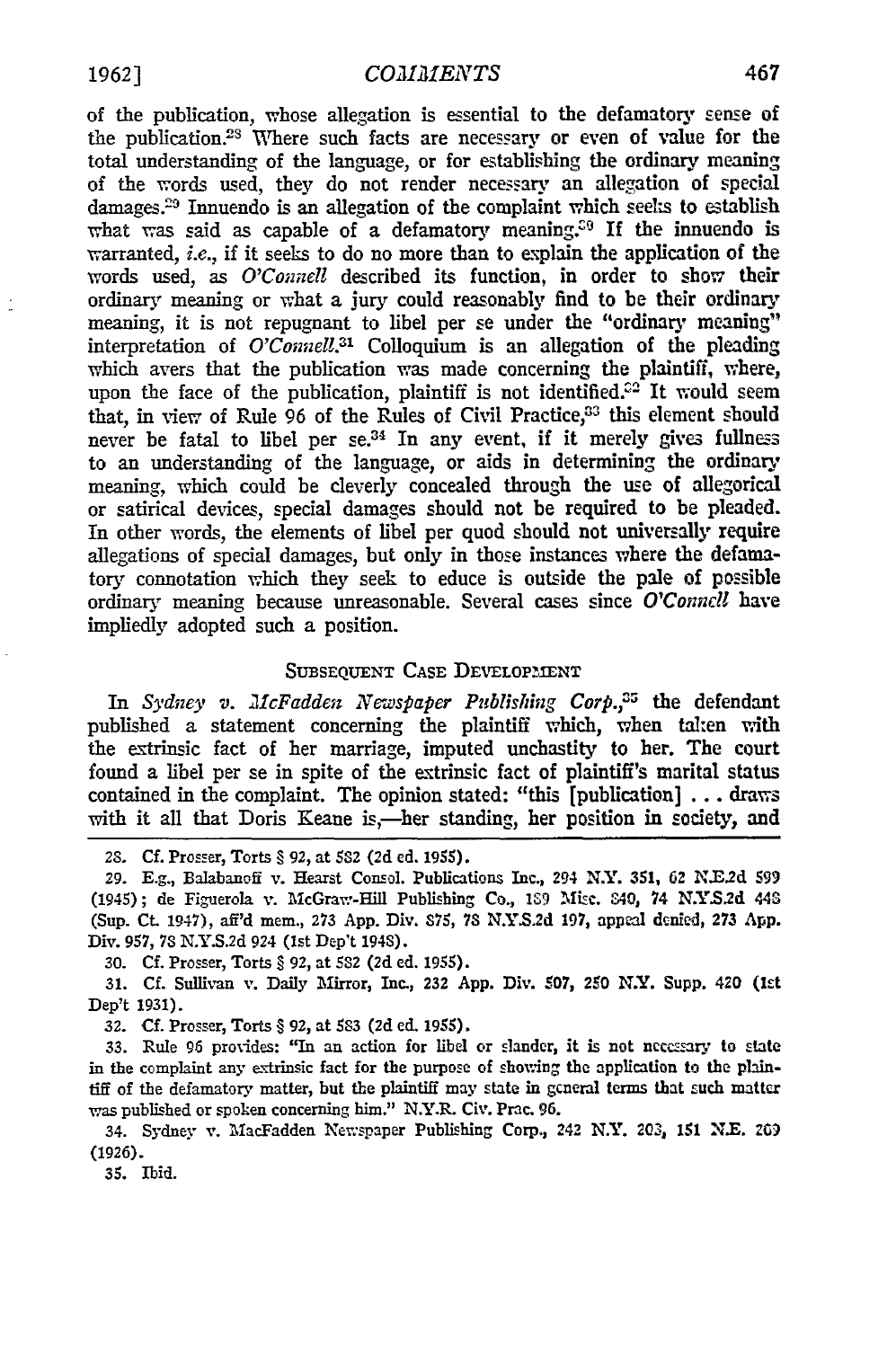her relationship in life . . . .<sup>336</sup> In other words, the publication on its face was incomplete. Nevertheless, in the words of the *O'Connell* case, "the language as a whole, considered in its ordinary meaning **. . ."** was injurious to the plaintiff.<sup>37</sup> The only reconciliation possible between the *O'Connell* definition of a libel per se and the result reached in *Sydney* lies in the recognition of the fact that in the latter case the language could not be considered in its ordinary meaning absent the fact of plaintiff's marriage. The plaintiff, the court reasoned, should not be isolated from her situation in life.38 This realistic decision recognized that neither the printed word nor an ordinary human being exists in an absolute vacuum. It went beyond the face of the publication to find the ordinary meaning thereof, and found it to be libelous **by** reason of the extrinsic fact of plaintiff's marriage.

Similarly, in the situation where a manufactured product is libeled in such a way as to impute to the manufacturer dishonesty or fraud, the courts have looked beyond the face of the publication in order to find the ordinary meaning thereof and have found it to be libelous with the aid of the extrinsic fact that the plaintiff was the manufacturer. In *Harwood Pharmacal Co. v. National Broadcasting Co.,39* plaintiff manufacturer was never mentioned in the libelous publication. However, a product called "Snooze" was spoken of by a television performer as fostering drug addiction, and was disparaged in other terms which exceeded the bounds of fair comment. In this situation, not merely the extrinsic fact that plaintiff was the manufacturer, but an innuendo alleging that the meaning was that plaintiff was guilty of deceit **or** dishonesty at the expense of the public, were required for the defamatory sense of the publication. In citing *O'Connell,* the court found the publication libelous per se. This result could not have been reached without the recognition that *O'Connell* held merely that only those publications are libelous per se whose ordinary meanings are libelous.40 To find the ordinary meaning, the court had recourse to the extrinsic fact that plaintiff was the manufacturer and to the innuendo that the publication could easily be understood in such a light as to impute dishonesty to him.

Where the ordinary meaning is violated by the use of extrinsic fact or innuendo, special damages should be required. Thus, in *Ross v. MacFadden Publications, Inc.,4 <sup>1</sup>*a publication that plaintiff had died without leaving sufficient funds to provide for his children was held not to be libelous per se where the extrinsic fact that plaintiff operated a business was adduced as well as an innuendo that the publication imputed incompetence to him in his business. Significantly, the court relied on the *O'Connell* dictum that extrinsic

- **36.** Id. at **213, 151 N.E.** at 210.
- **37.** 214 N.Y. at 358, 108 N.E. at 557.

40. The court cited O'Connell for the proposition that the ordinary meaning is determinative on the question of libel per se.

41. 174 Misc. 1019, 22 N.Y.S.2d 519 (Sup. Ct. 1940).

**<sup>38.</sup>** This is implied in the broad dictum cited in the text accompanying note 35 supra. **39. 9 N.Y.2d** 460, 174 **N.E.2d 602,** 214 **N.Y.S.2d 725 (1961). See** also Tex Smith, **The** Harmonica Man, Inc. v. Godfrey, 198 Misc. **1006,** 102 **N.Y.S.2d** 251 (Sup. Ct. **1951).** But see Marlin Fire Arms Co. v. Shields, 171 N.Y. 384, 64 N.E. 163 (1902).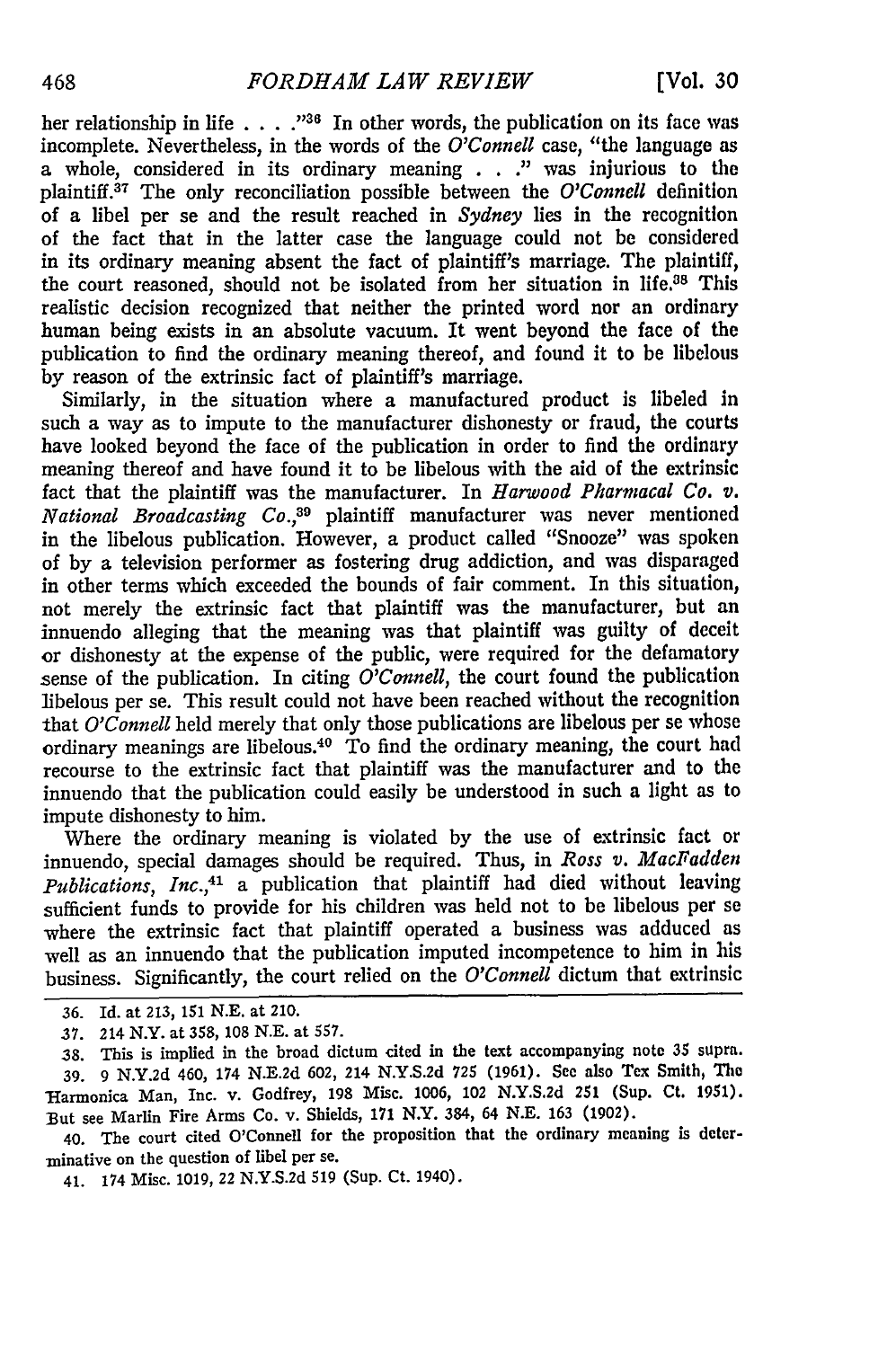facts require special damages. However, the same result could have been reached had the court simply chosen to say that the ordinary meaning of the statement did not extend as far as plaintiff alleged in his innuendo. Had the court utilized the "ordinary meaning" rule, it would not have held the extrinsic fact of plaintiff's business fatal, but rather the unwarranted innuendo, which sought in this instance to "graft a meaning" when the ordinary meaning was apparent.

Two further decisions will suffice as examples of situations where the ordinary meaning was found off the face of publications which were nevertheless held libelous per se. In Balabanoff v. Hearst Consol.<sup>42</sup> Publications *Inc.,* defendant published a statement alleging that plaintiff was a member of the "dread Checka." The court held:

The allegations of the complaint describing the organization, functions and practices of the "Checka" are essential to an understanding of the significance of the language of the subject publication and do not, in our opinion, constitute extrinsic facts of such a character as to necessitate allegations of special damage. . . .<sup>43</sup>

What extrinsic facts then, would necessitate allegations of special damage? Obviously, those which would not be essential to an understanding of the significance of the language. In *de Figzerola v. McGraw-Hill Publishing Co.,"4* the name of an Axis agent was printed beneath a picture of the plaintiff. The publication was held to be libelous per se in spite of the necessity of the extrinsic fact that the name was that of an Axis spy. *Like Sydney v. MacFadden Newspaper Publishing Corp.* and *Harwood Pharmacal Co. v. National Broadcasting Co.,* this is an example of a situation where the ordinary meaning of the publication included facts not present on the face of the article and where the ordinary meaning could not be arrived at without reference to such facts.

Where no extrinsic facts were pleaded to establish a defamation, but merely an innuendo, it was held in *Sullivan v. Daily Mirror*, Inc.,<sup>45</sup> that the innuendo did not require special damages. The court found the article libelous per se because "the publications justify the innuendo pleaded." $40$ Obviously the publication could only justify the innuendo pleaded if the innuendo did not do violence to the ordinary meaning of the publication. "The test is whether to the mind of an intelligent man, the tenor of the article and the language used naturally import a criminal or disgraceful  $act. <sup>2247</sup>$ 

There are several recent lower court decisions whose reasoning seems to be in accord with the "ordinary meaning" interpretation of *O'Connell* and with its implications. In *Lasky v. Kempton*,<sup>43</sup> the court said:

44. **89 Misc.** 840, 74 **N.Y.S.2d 443** (Sup. Ct. 1947), afd mem., **273 App.** Div. **875, 7S N.YS.2d 197,** appeal denied, **273 App.** Div. **957, 73 N.YS.2d** 924 **(let Dep't** 1943).

- 45. **232 App. Div. 507,** *250* N.Y. **Supp.** 420 **(lst Dep't 1931).**
- 46. Id. at **510,** *250* NY. Supp. **at** 423.
- 47. Ibid.

<sup>42. 294</sup> **N.Y.** 351, **62** N.E2d 599 (1945).

<sup>43.</sup> Id. at **355, 62 N.E2d** at **601.**

*<sup>4</sup>S.* 285 App. Div. 1121, 140 N.Y.S.2d **526** (1st Dep't 1955) (per curiam).